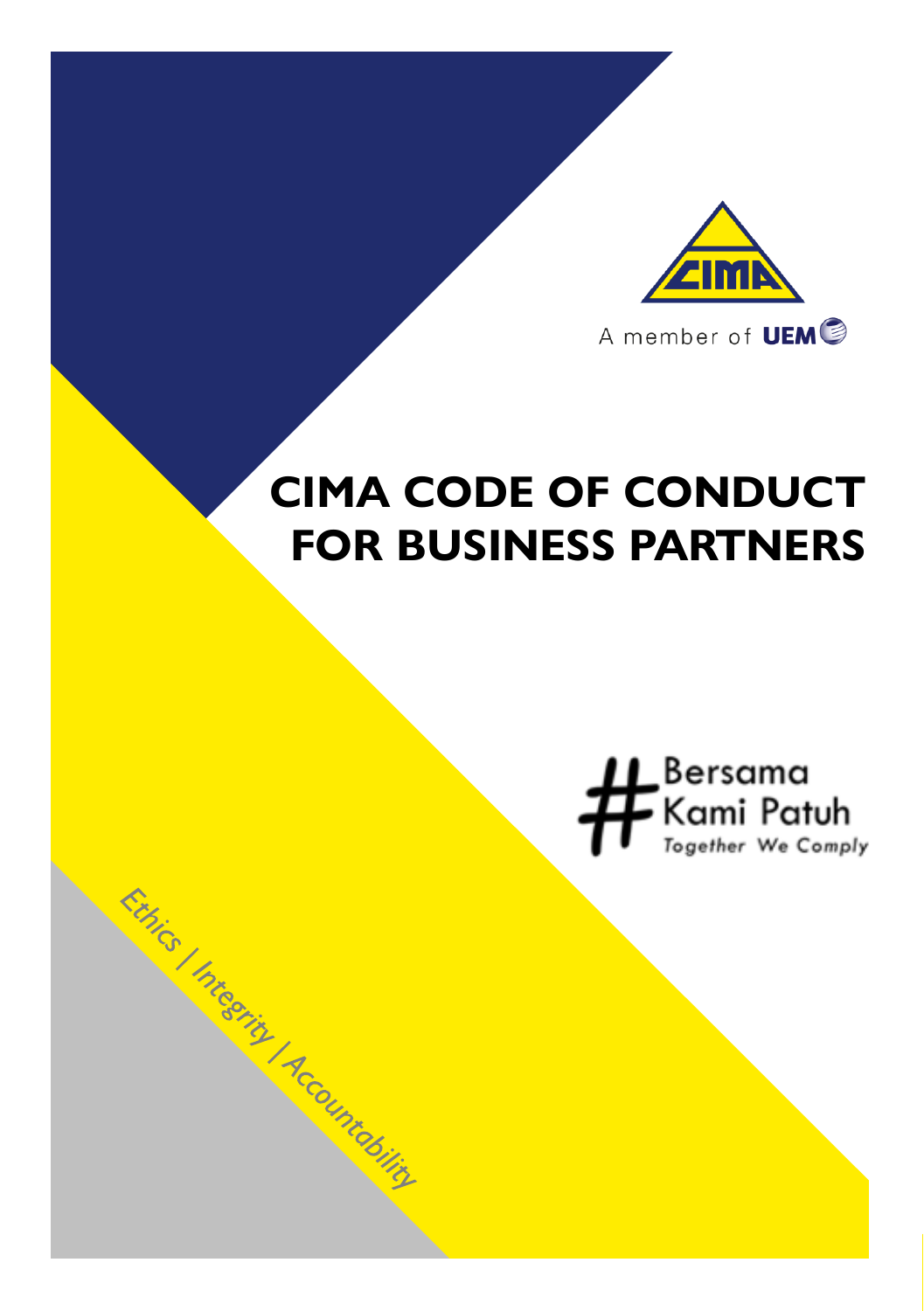#### **INTRODUCTION**



In CIMA, being a good corporate citizen has always been an integral part of the way we do business. We are committed to operate our business in ethical, legal and socially responsible manner.

We expect our suppliers, contractors, consultants, agents and other business partners ("Business Partners") to embrace the spirit of our commitment to integrity and high ethical standards as set out in the Code of Conduct for Business Partners ("Code"). All our Business Partners are to adhere to the Code when conducting business with CIMA.

This Code sets the required standards for all our business dealings. Commitment to fully comply with this Code is a fundamental requirement to work for, or with CIMA. Failure to comply with this Code or applicable laws and regulations, will be a sufficient cause for CIMA to terminate any business relationship with a Business Partner.

CIMA believes that our sustainable business relationship is based on key principles of integrity, honesty, accountability and compliance with applicable laws and regulations.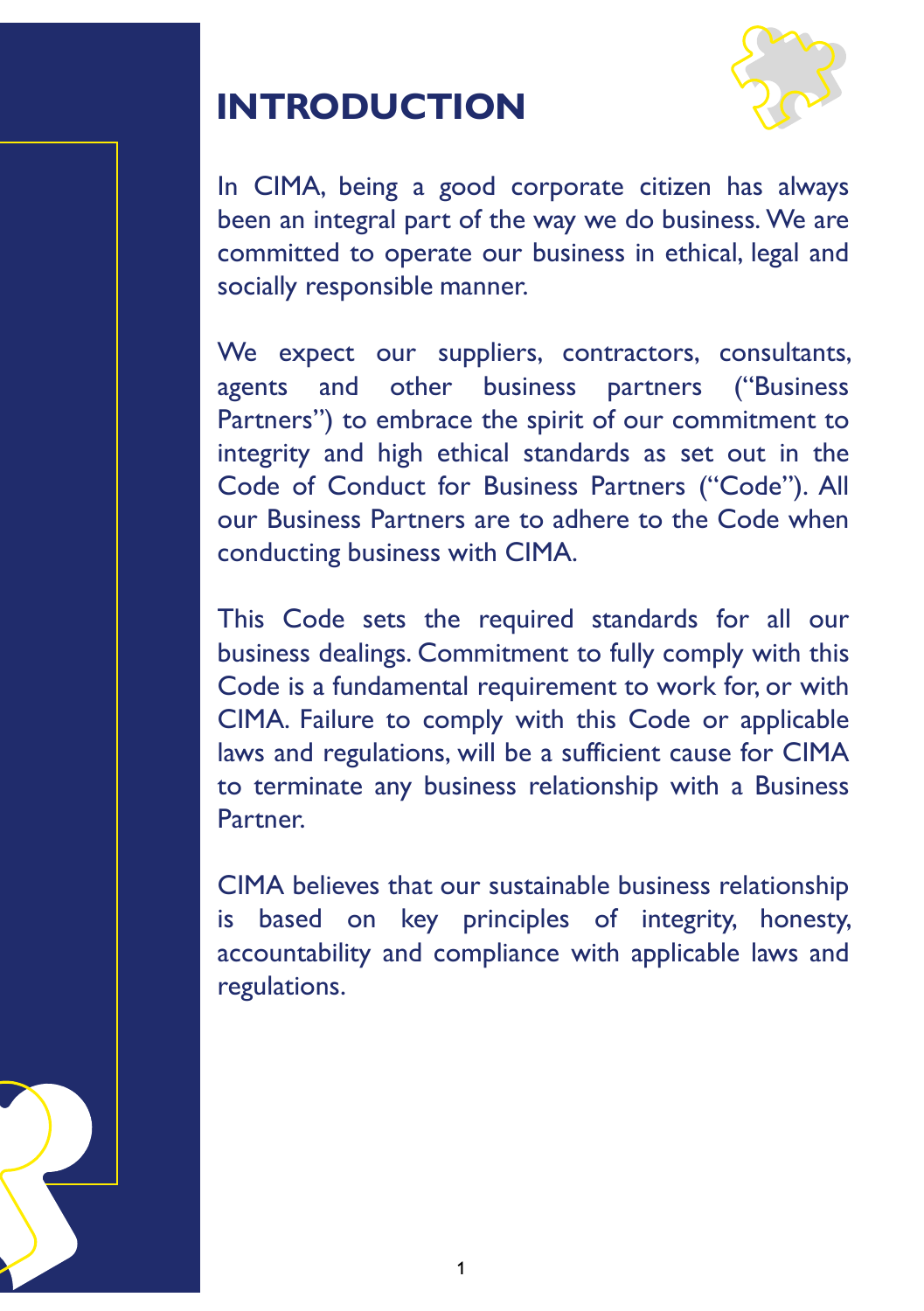## *Eight Principles* **CIMA CODE OF CONDUCT FOR BUSINESS PARTNERS**



**CODE OF CONDUCT**  *for Business Partners* 2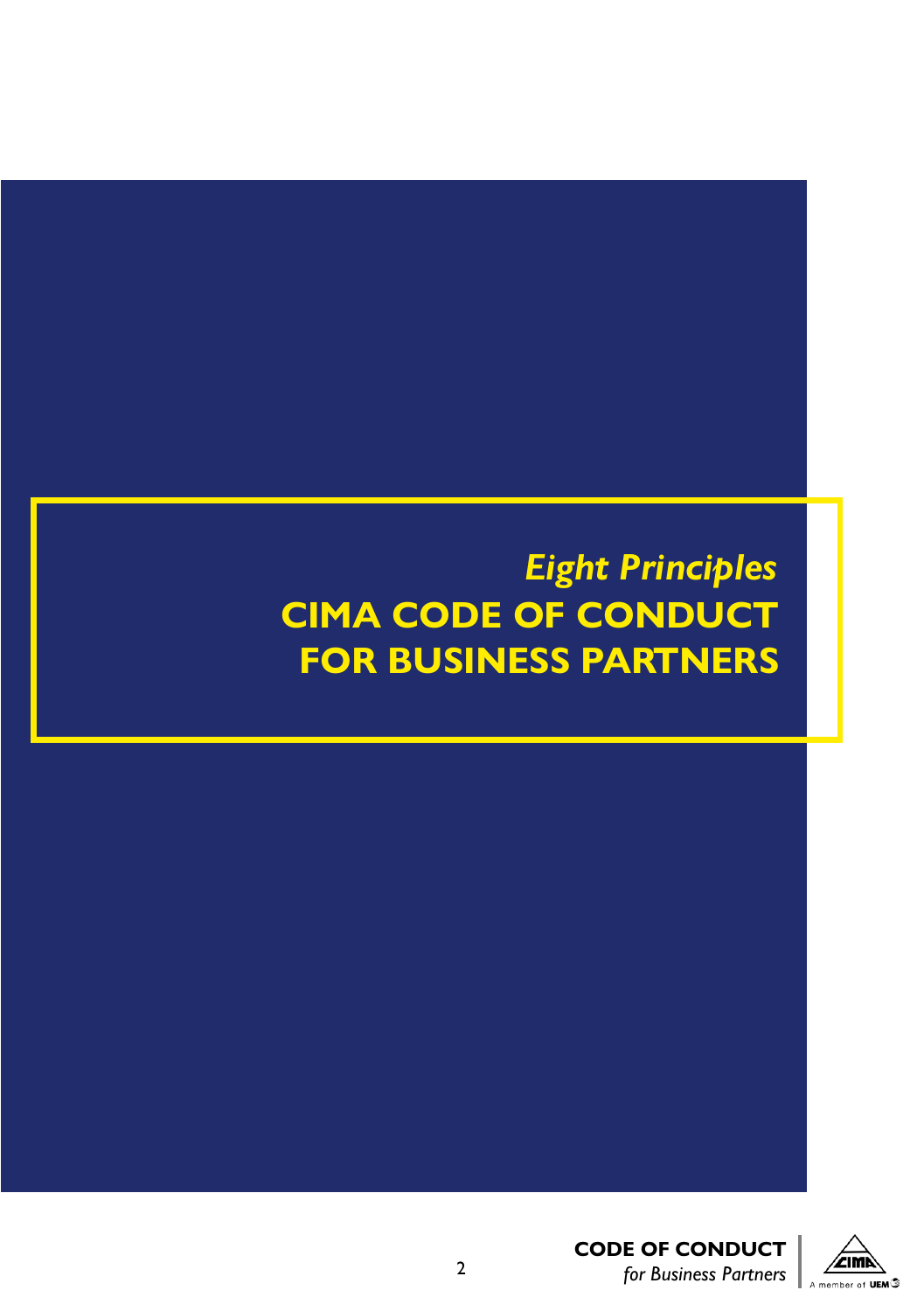# 1

## **PRINCIPLE COMPLIANCE WITH LAWS**

Business Partners must understand and comply with all laws, rules and regulations, including, but not limited to, laws related to anti-corruption, anticompetition, occupational health & safety, privacy & data protection, and any other laws whether or not described herein, which are applicable to their business wherever conducted throughout the world.

Business Partners shall comply with all applicable labour, employment, and human rights legislation including, but not limited to, minimum wages, minimum age for employment and maximum working hours.



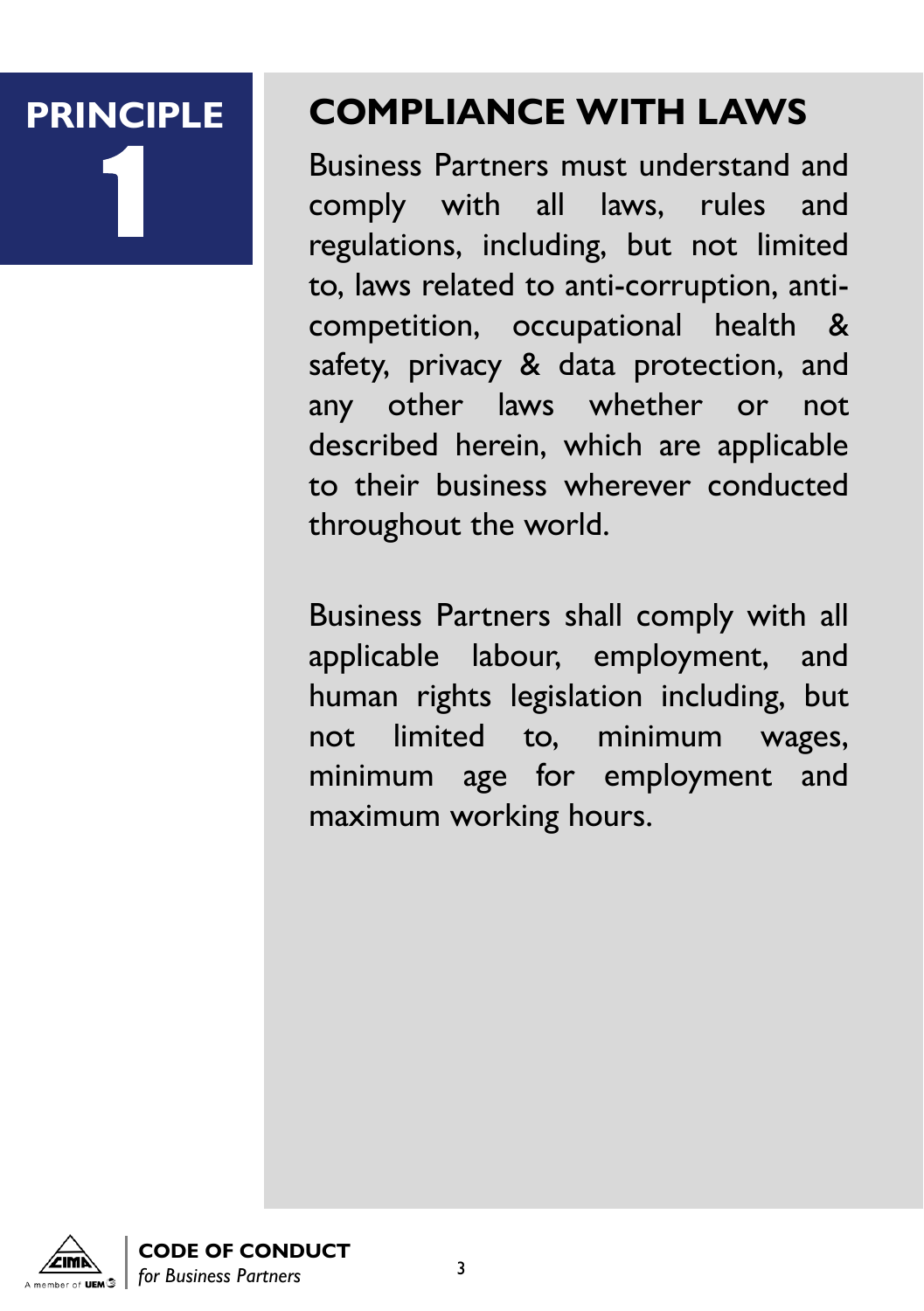## **ACT WITH INTEGRITY**

Business Partners must conduct all businesses with integrity, respect and trust.

Hence, Business Partners shall:

- Behave ethically and transparently in all business dealings
- Never offer, give, promise, request, accept, or authorise any bribe, gift, fee, reward, advantage, or anything of value directly or indirectly to CIMA employees, government officials, private parties or entities to obtain a business advantage or to improperly influence any action or decision
- Never make facilitation payments, either directly or indirectly
- Ensure all subcontractors, referral parties, and affiliates used in connection with CIMA business, adhere to these standards and have not engaged in, and shall not engage in, improper or illegal conduct
- Maintain complete and accurate books and records relating to all CIMA business, together with supporting documentation, in accordance with applicable accounting principles, laws, and regulations
- Act lawfully & responsibly when using social media

**PRINCIPLE** 2

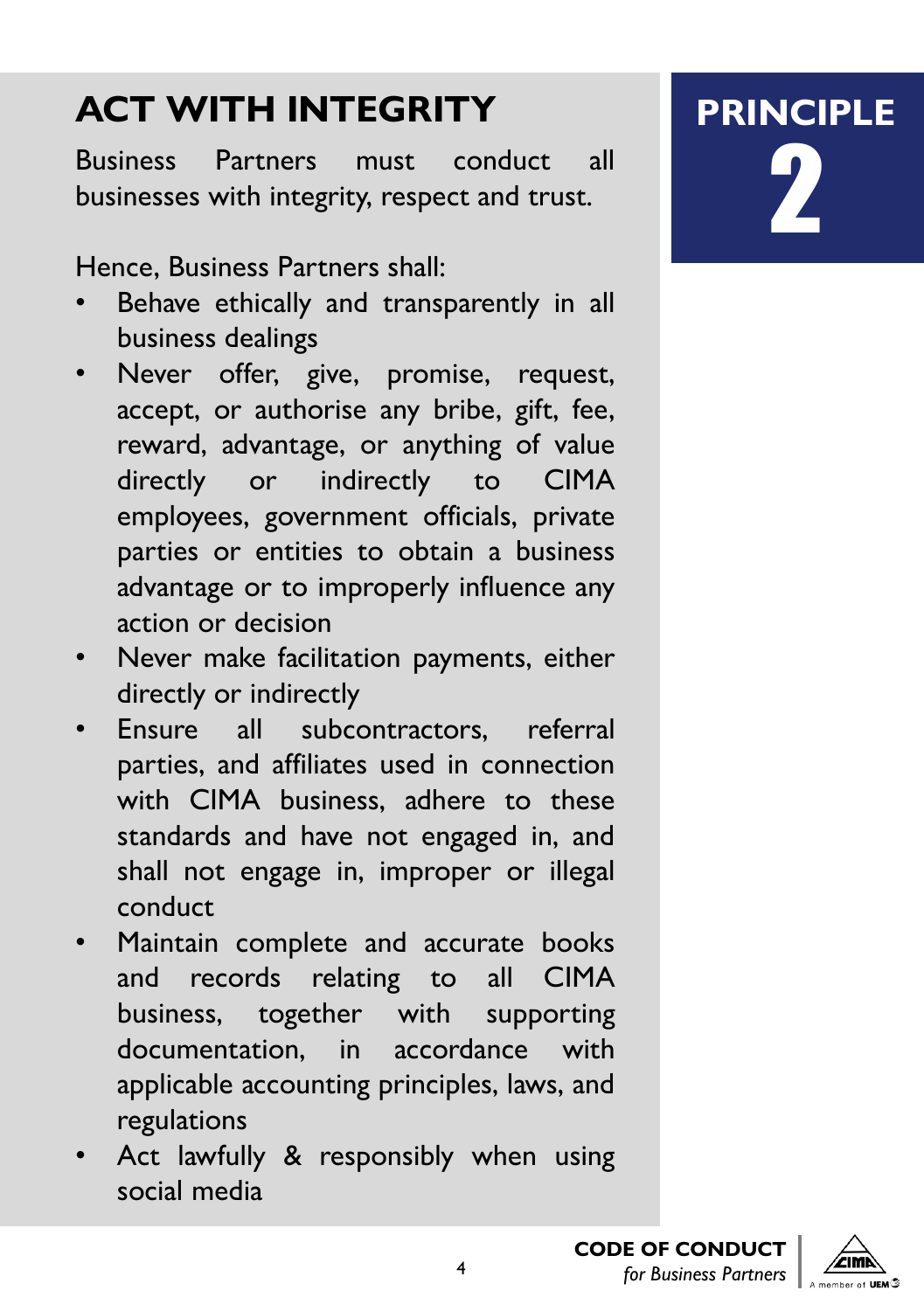## 3

## **PRINCIPLE MAINTAIN ACCOUNTABILITY**

Business Partners shall maintain full accountability for services rendered or goods provided and honour their commitment on a timely basis and in accordance with their obligations under the specific agreements and undertakings with CIMA.

**PRINCIPLE** 4

## **AVOID CONFLICT OF INTEREST**

Business Partners with a real or potential conflict of interest shall disclose to CIMA even if such knowledge arises after the appointment and to take action to proactively address the conflict as soon as it is known.

If in doubt, please highlight to the Head of Governance, Risk & Compliance of CIMA.



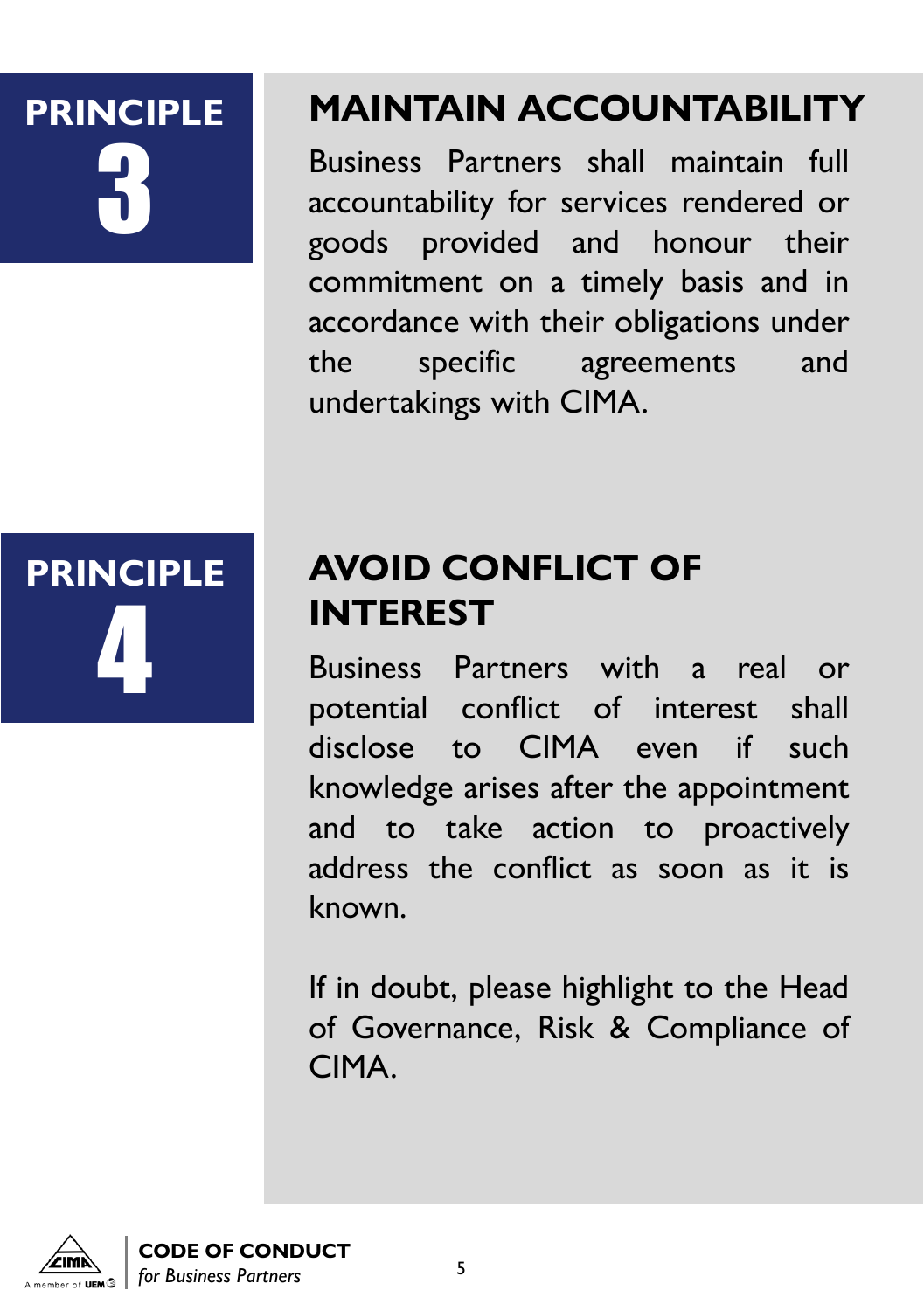## **MAINTAIN CONFIDENTIALITY**

Business Partners shall respect CIMA's intellectual property, trade secrets and other confidential, proprietary or sensitive information.

Business Partners may not use or disclose any such information to unauthorised party. Independent use of CIMA's data is prohibited.

Business Partners shall comply with all applicable data privacy and data protection laws and implement policies and controls to ensure that the privacy rights of personal data are respected.

## **PRINCIPLE** 5



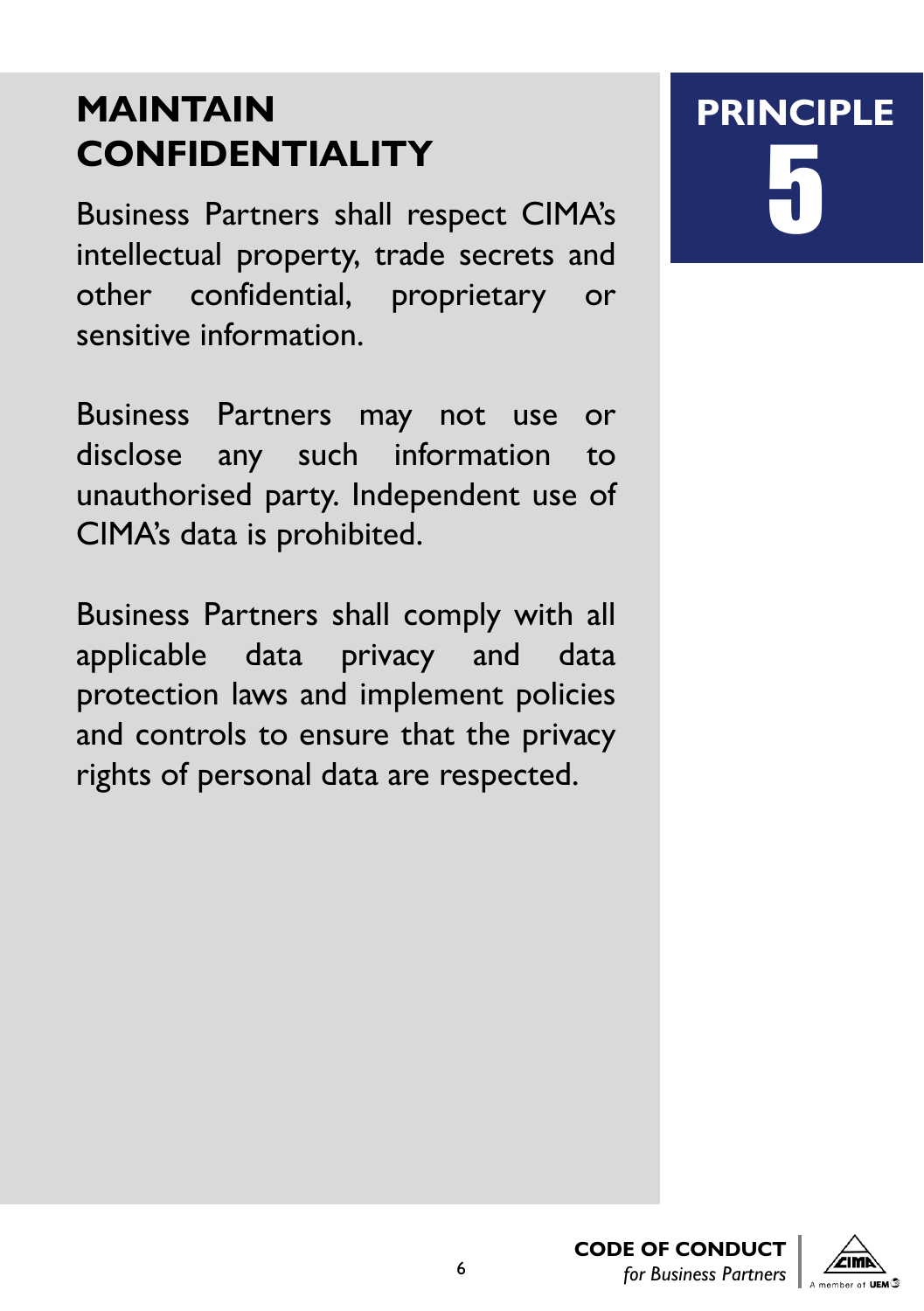## **PRINCIPLE**

## **PROVIDE A SAFE WORKING ENVIRONMENT**

6 Business Partners shall provide <sup>a</sup> healthy and safe workplace for their employees, and comply with all applicable immigration, health and safety laws, regulations and standards, including any site-specific safety requirements.

Any Business Partner providing on-site services in CIMA facilities is required to adhere to CIMA's occupational health and safety standards.



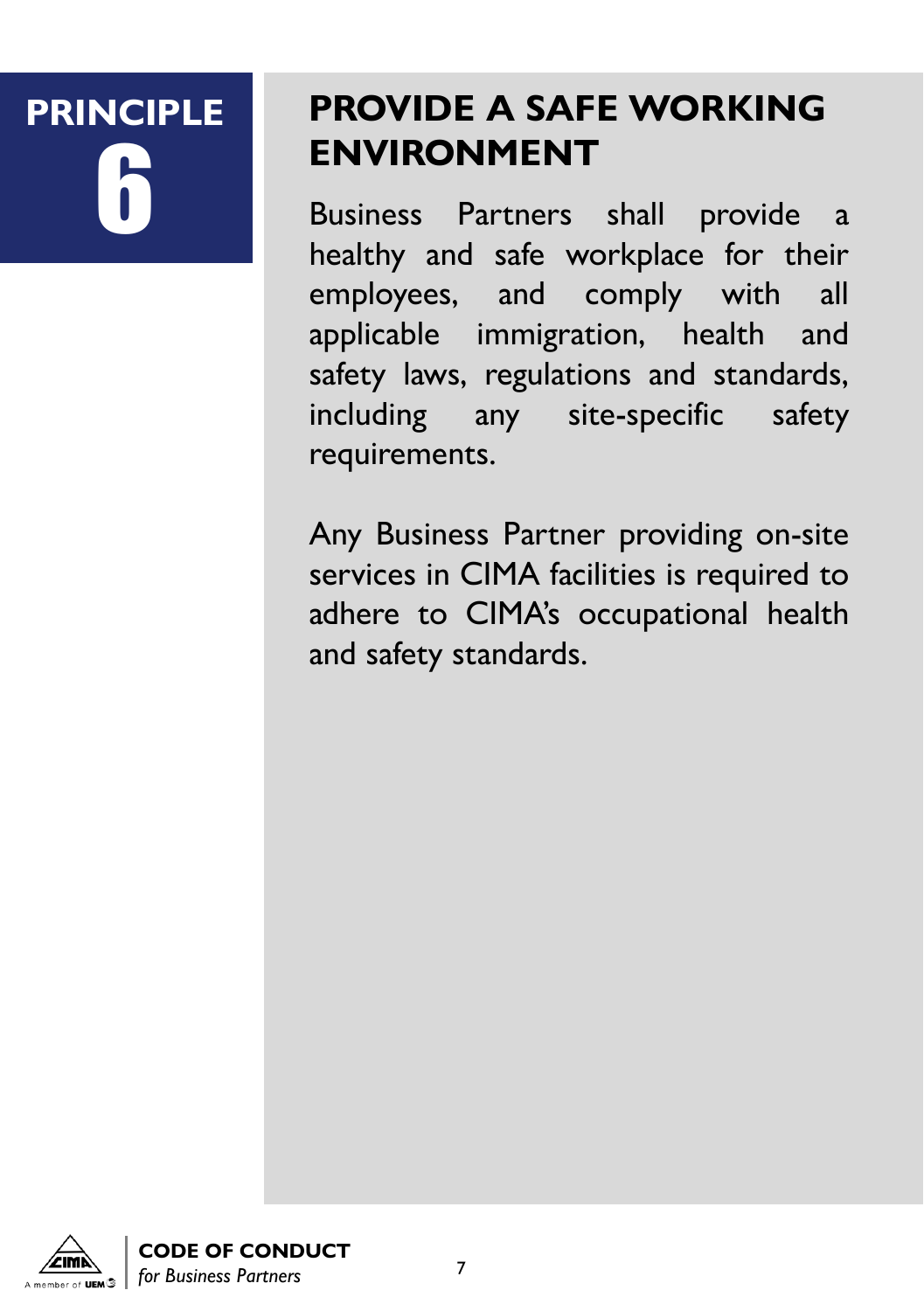### **MAINTAIN A HEALTHY WORK CULTURE**

Business Partners and their employees shall not be involved in illegal use of drugs or alcohol in CIMA premises.

Prohibited substances may not be brought, kept, consumed, sold, purchased or dealt with in any way on CIMA premises.

Violent behaviour or harassment that includes unwelcome verbal, visual, psychological, physical or other adverse conduct of any kind that creates an intimidating, offensive or hostile work environment are unacceptable.

## **PRINCIPLE** 7



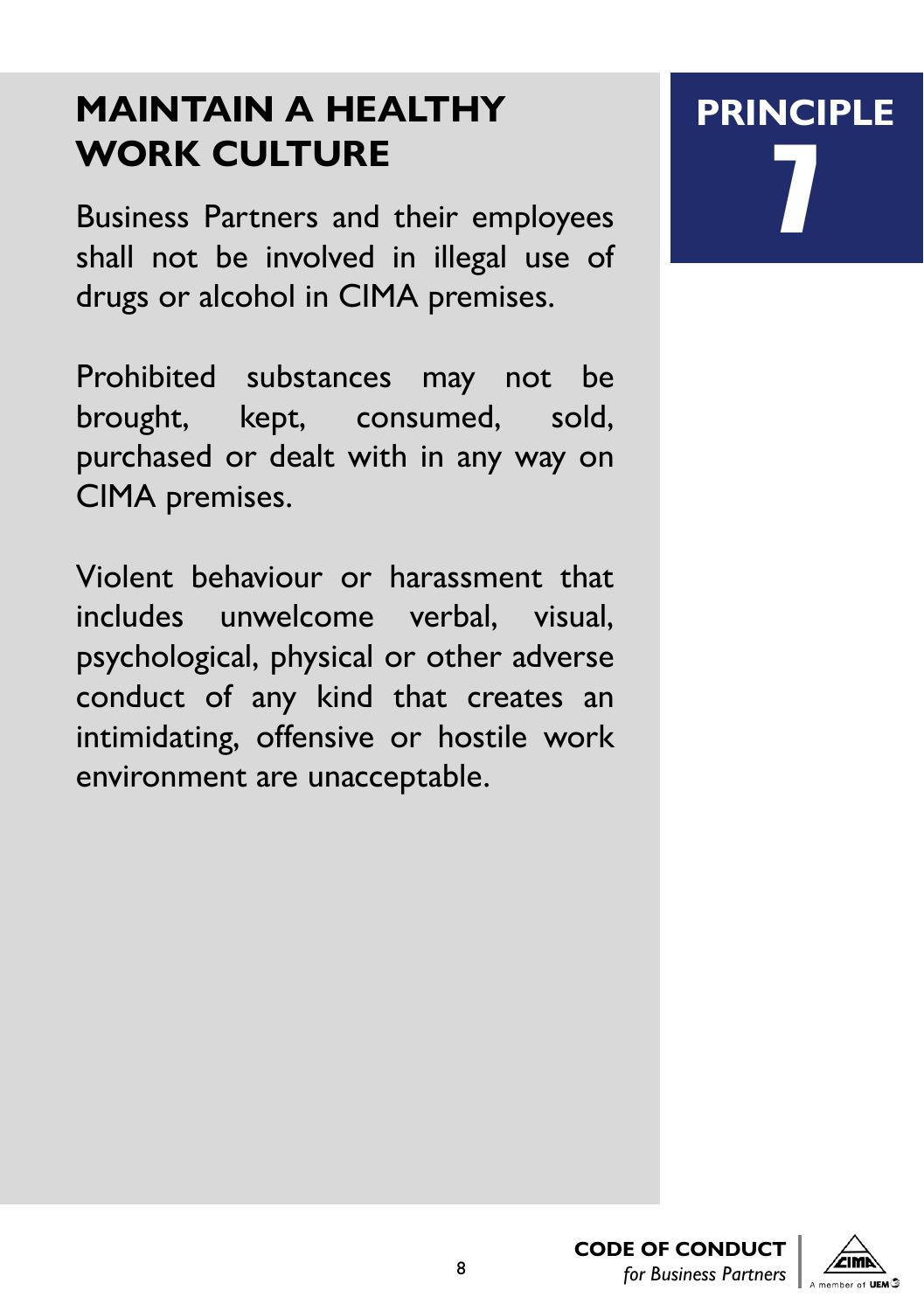## **PRINCIPLE**

### **PROHIBIT ANY FORM OF GIFT / BUSINESS COURTESY**

Business Partners shall not offer any<br>bribe, kickback, cash, bartering bribe, kickback, cash, arrangement for goods / services or any other incentives to CIMA employees and/or their families in order to obtain or maintain CIMA's business.

Business Partners should report to CIMA if any CIMA employee or other business associate request for any such incentive or any form of gift or favour.

CIMA practices "No Gift Policy" and we expect our Business Partners to observe the policy.



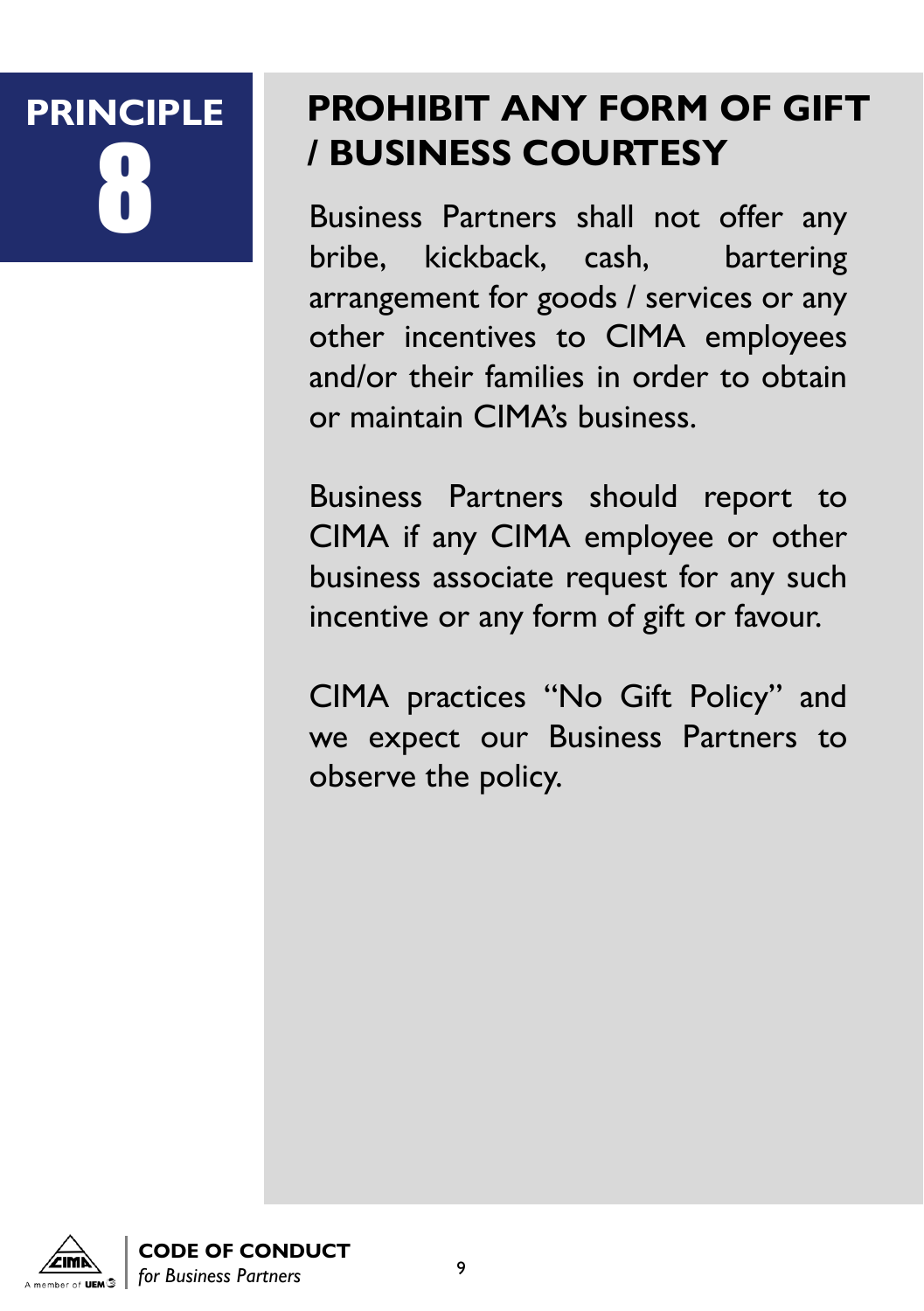## **COMPLIANCE WITH THE CODE**

Business Partners should read and understand the Code and consult the Head of Governance, Risk & Compliance Department of CIMA on any queries. Business Partners shall embed the standards outlined in the Code into their work with, or on behalf of CIMA and are responsible to self-monitor their compliance to the Code.

Business Partners shall pro-actively extend the principles defined in the Code to its own suppliers and business partners.

If and when any situation arises that caused a Business Partner to operate in violation of this Code, the Business Partner shall immediately inform the Chairperson of the Audit & Risk Committee of CIMA through the 'Whistle-blower' reporting channels.

Business Partners are expected to cooperate fully in any investigation and shall provide CIMA with reasonable access to business records, documents, personnel and facilities related to matters involving CIMA.

Business Partners that act in contravention of this Code and/or other applicable laws and regulations shall risk termination of all existing and future CIMA businesses.

CIMA reserves the right, as a condition of doing business, to monitor compliance with the Code. The process of such monitoring may include an initial collection of Code-related information by CIMA, questionnaires, an on-site audit, or other means deemed appropriate.